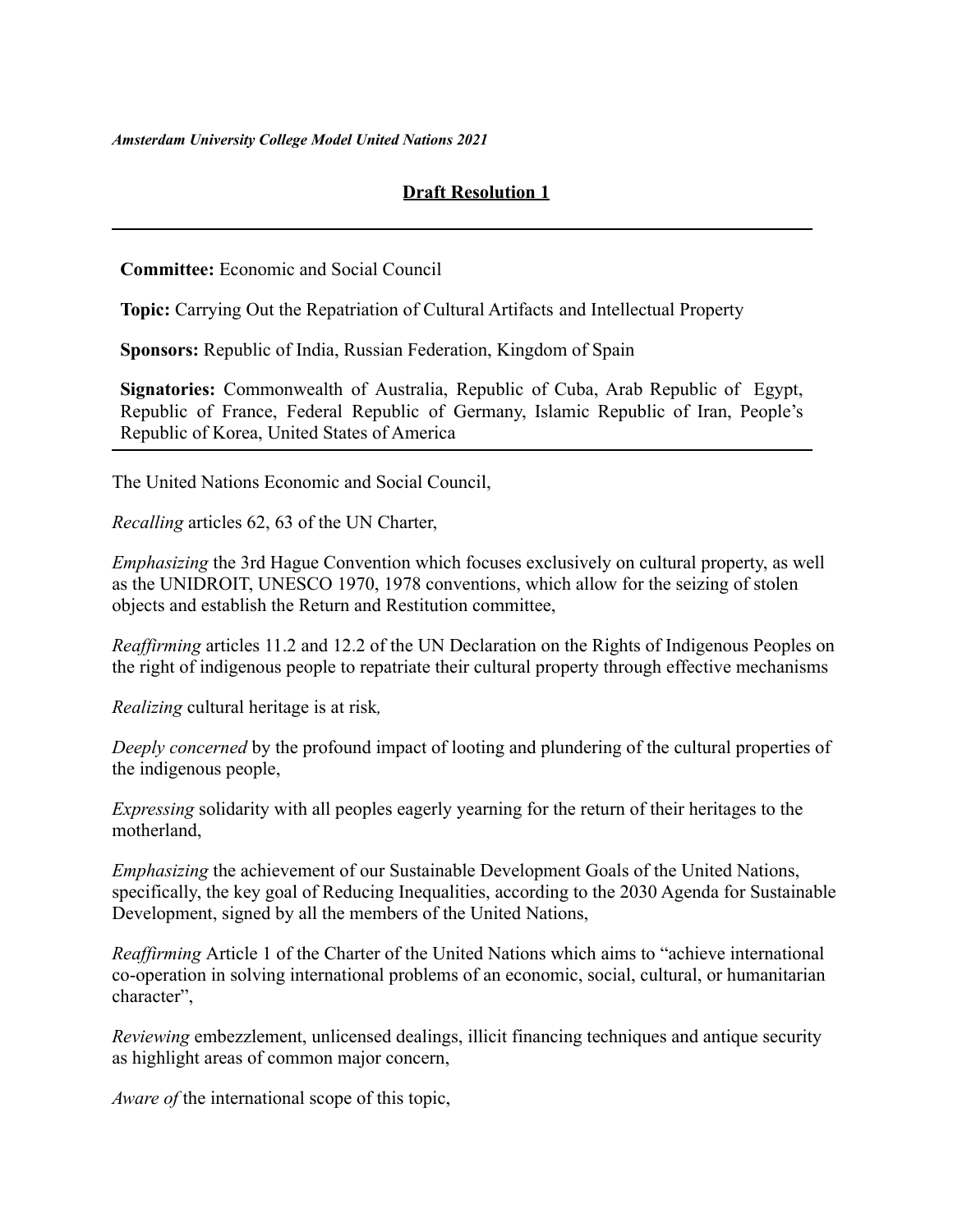1. Calls upon UNESCO to launch the **2021 United Nations International Repatriation Movement,** a global repatriation campaign assisted by the Intergovernmental Committee for Promoting the Return of Cultural Property to its Countries of Origin or its Restitution in case of Illicit Appropriation (Return and Restitution Committee) built on the principles of comprehensiveness, inclusivity, and good-faith negotiations and covering the following:

a. Mechanisms developed by the UNESCO Office of International Standards and Legal Affairs for restitution and dispute settlement that entail:

i. Cooperation with national advisory committees and special restitution commissions located in nations possessing illicitly appropriated cultural property in order to provide a facilitated, non-adversarial, extra-legal setting where moral persuasion, professional responsibility, and diplomacy can meet the special dispute resolution needs of these nations; ii. Attendance of the Return and Restitution Committee as an advisory body in al formal negotiations between involved parties as a promotion of good faith;

b. Invites national authorities of Member states to target the inclusion of private owners of cultural property in the repatriation and management framework by:

i. Creating a database of private owners of cultural property;

ii. Embedding private owners into the management framework of cultural property by inviting them to policy talks;

iii. Setting up a repatriation fund to partly settle the private owners;, iv. Using private collections for the purpose of public exhibitions and interest;

v. Simplifying the repatriation process for private owners by providing clear guidance and assistance through repatriation claims and processes;

- c. Guidelines governing the prohibition of collection of items that lack provenance or paperwork indicating their origins by "universal" and "encyclopedic museums" monitored by the UNESCO Division of Thematic Programs for Diversity, Development and Dialogue;
- d. Recommends the use of modern 3D-modelling and 3D printing technologies as a compensation for museums repatriating local artifacts, while retaining user engagement and enjoyable experience:
	- i. Stressing that 3D models of expensive cultural heritage can furthermore serve as an act of good faith by the host countries to the countries of origin, until the necessary infrastructure and security procedures have been established to protect the originals in their countries of origin;
- 2. Further calls upon the IMF in financing the above-mentioned measures:
	- a. Cooperation with major Western museums and cultural institutes through:
		- i. Compulsory contributions by member countries that are repatriating the cultural artifacts and donations from NGOs that wish to help, to guarantee that all antiques will be adequately preserved with infrastructure and maintenance;